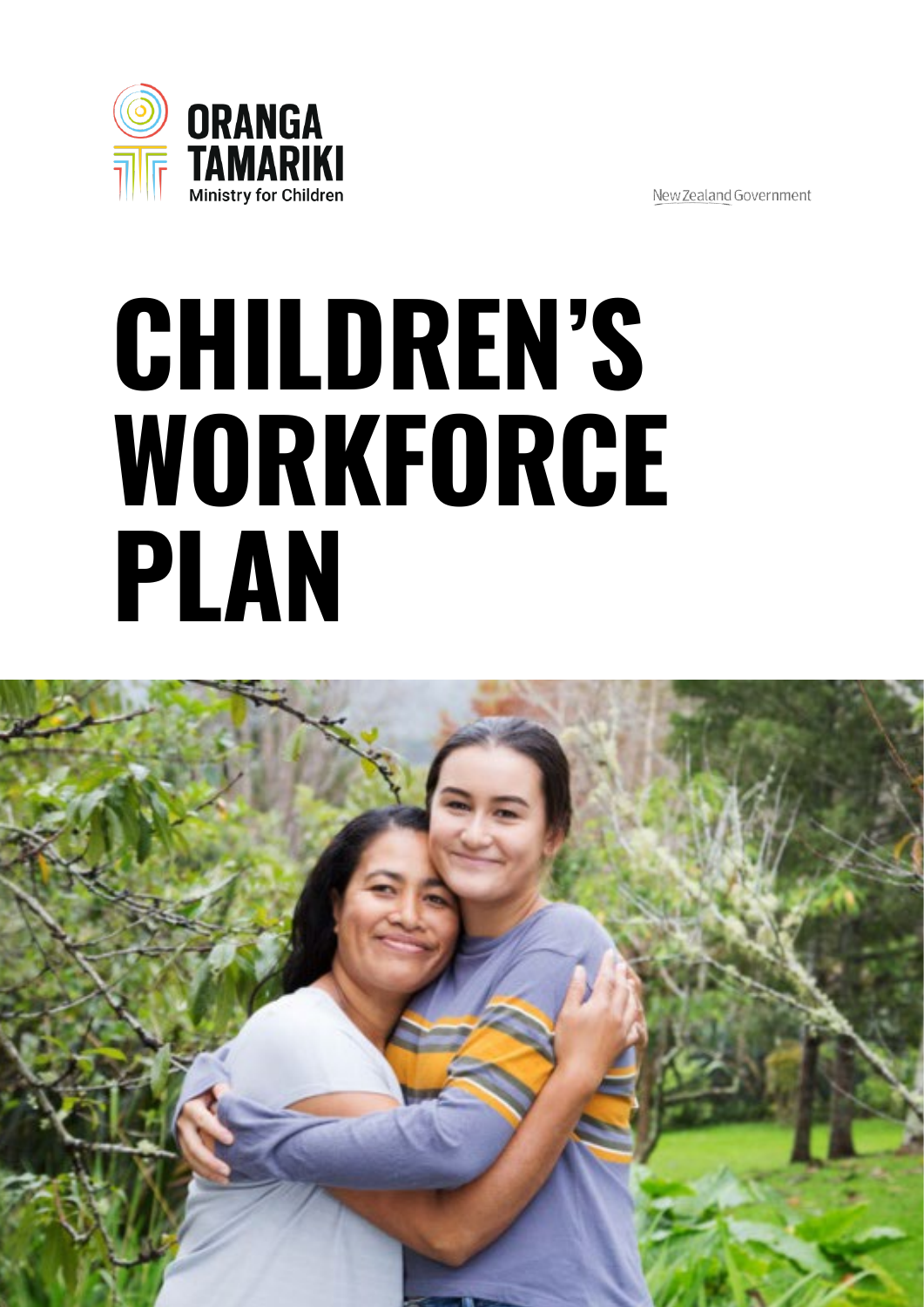# **CONTENTS**

| Goal 2: Mauri ngākau - A workforce with the Māori cultural competency needed 10 |  |
|---------------------------------------------------------------------------------|--|
| Goal 3: Mauri tikanga - People with the skills, values and attitudes needed11   |  |
|                                                                                 |  |
|                                                                                 |  |
|                                                                                 |  |

#### **Acknowledgements**

The plan was developed by the Workforce Working Group.

**Publication date**

November 2019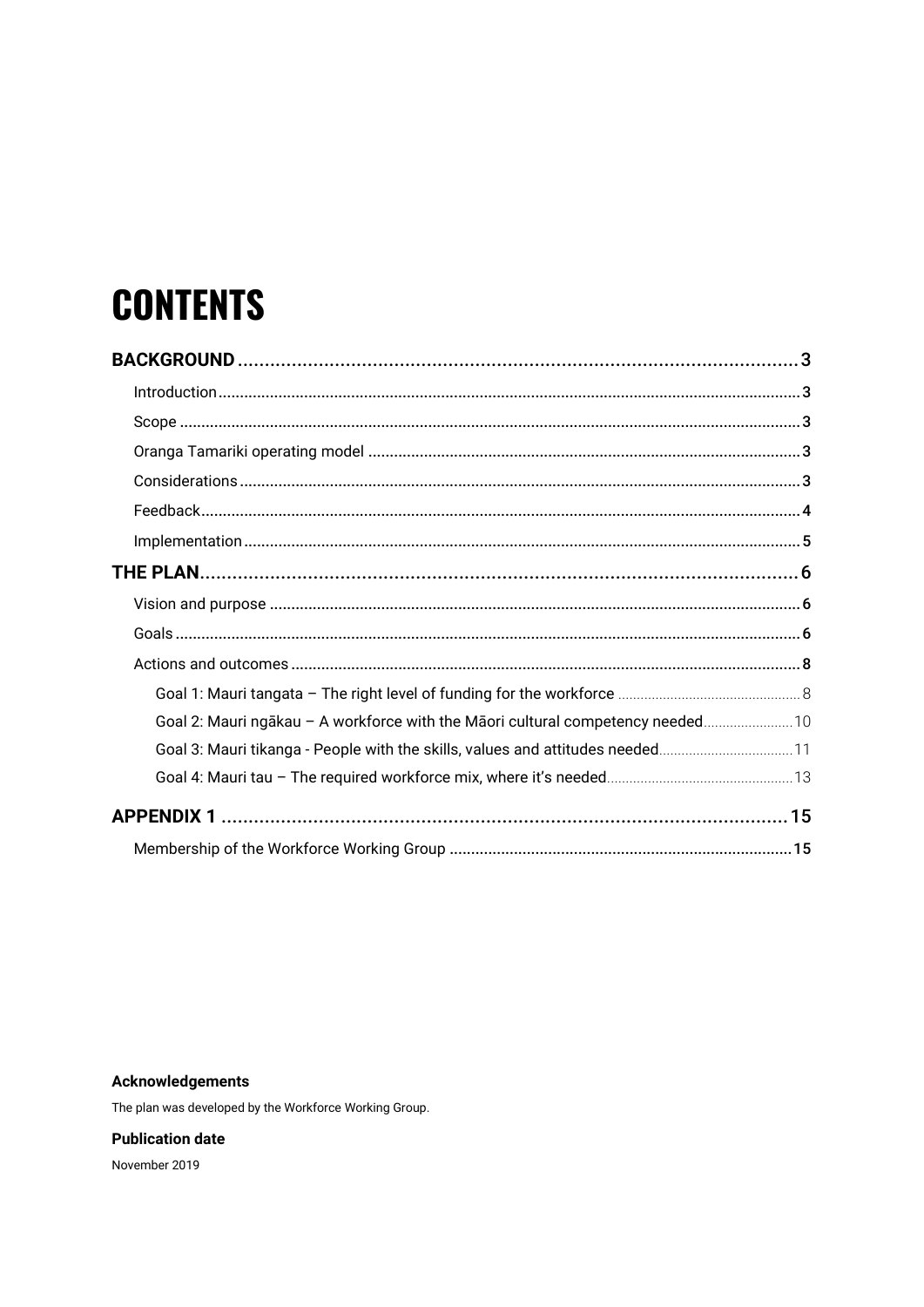# **BACKGROUND**

## Introduction

The Workforce Working Group was established in December 2018 by the Chief Executive of Oranga Tamariki. Its purpose is to ensure the workforce implications and opportunities of the new Oranga Tamariki operating model are well understood, and that there are effective and efficient solutions that can be pursued collaboratively at a local, regional and national level.

This Children's Workforce Plan outlines the vision and collaborative actions needed to address the implications and opportunities they identified. alizatives with impredictions and opportunities and judicialized. exures momphements and oppertunities may recomment

A list of the members of the Workforce Working Group is provided in appendix one.

#### Scope  $G$  1: Mauri tangata – The right level of funding for  $f$  funding for  $f$  funding for  $\mathcal{F}$  $G$  1: Mauri tangata – The right level of funding for  $f$  funding for  $f$  funding for  $f$  funding for  $f$

The focus of this work is on the children's workforce supporting the delivery of services for tamariki and rangitahi coming to the attention of Oranga Tamariki. While this workforce includes people working in both government and non-government organisations, the actions in the plan are focussed on the non-government workforce.

The plan includes actions that involve people working at all levels within organisations, including frontline staff, supervisors, support staff, managers and those in governance. It is not intended to cover aligned sectors such as education and health, although it is recognised that these sectors may be involved as parts of the plan are implemented.

#### Oranga Tamariki operating model possible  $\blacksquare$  moodel  $j$  moder Ovenge Temeriki energting medal wedates on

The new Oranga Tamariki operating model has been developed to implement the Oranga Tamariki Act 1989 as amended, which came into force on 1 July 2019. It will be a 4-5 year journey and can only be achieved by Oranga Tamariki working in partnership with iwi, Māori and other non-government organisations, other sectors and all New Zealanders.

You can learn more about the operating model and what it is trying to achieve by having a look at the Oranga Tamariki Outcomes Framework <u>here</u>.  $\mathcal{L}_{\mathcal{A}}$  $T_{\text{eff}}$  working group  $\mathcal{L}_{\mathcal{A}}$  is the funding in relation  $\mathcal{A}$  $T_{\text{c}}$  working group

#### **Considerations** and differences in service

In developing the actions for the plan, members of the Workforce Working Group took the following considerations into account: and Pacific Pacific Pacific Pacific Pacific Pacific Pacific<br>Hipman Situation Pacific Pacific Pacific Pacific Pacific Pacific Pacific Pacific Pacific Pacific Pacific Pacif

 $-$  The intention of the plan is to provide the collective children's workforce with a shared sense of connection and direction at a national level. At the same time, it is recognised skills and other workforce skills and other workforce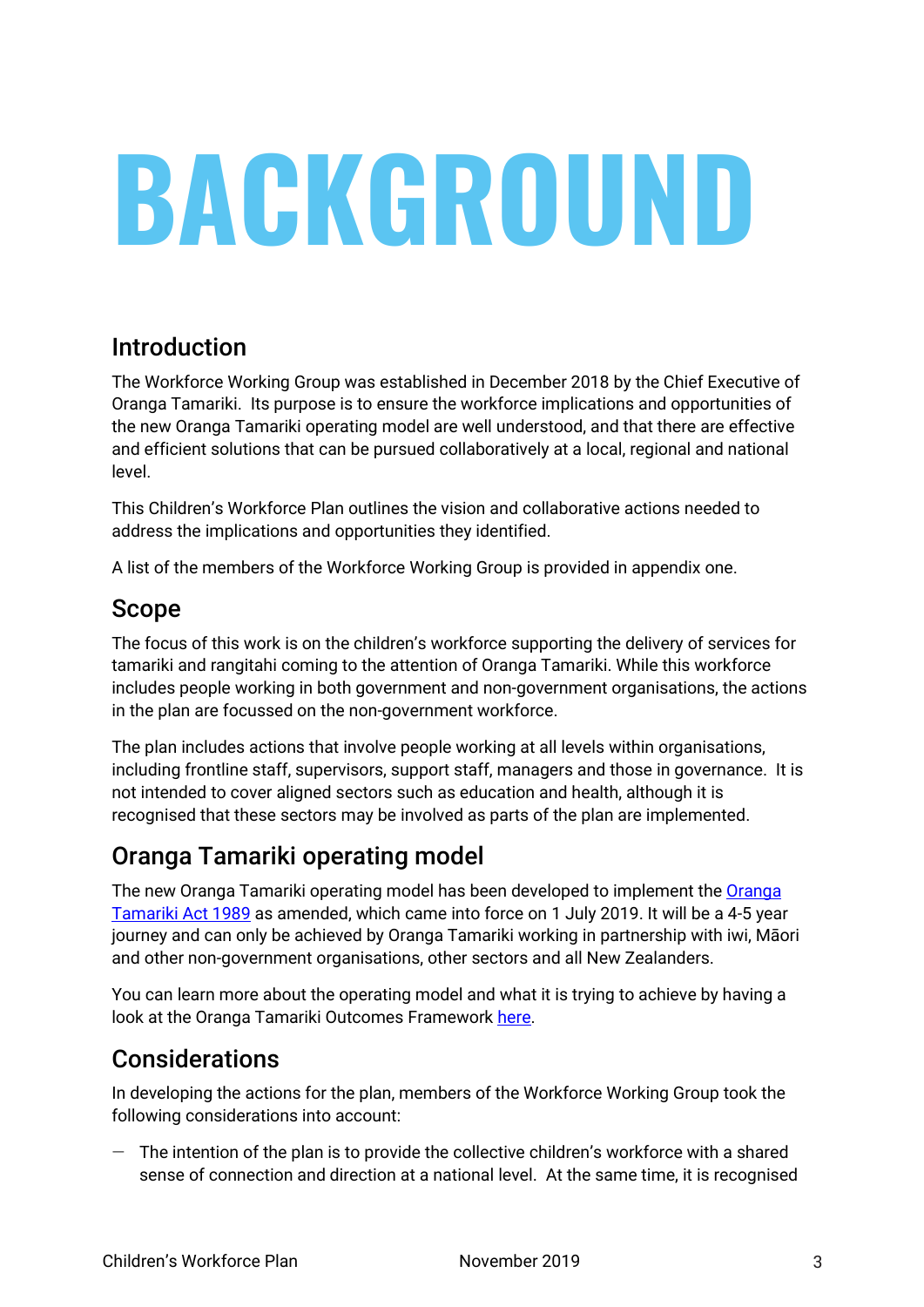that the contexts that people work in around the country differ significantly and so the implementation of the plan will vary from location to location and community to community.

- $-$  There has already been work done that relates to the sector-wide actions proposed in this plan (e.g. competency frameworks). The intention is to use this existing work where possible rather than duplicate effort.
- Some organisations have developed resources for their own purposes that could be relevant to the plan (e.g. training tools and resources). The intention is to encourage organisations including Oranga Tamariki to work together to develop and participate in shared training and resource development to build effective localised systems to support families and whanau.
- $-$  The intention of the plan is to support individuals and organisations to make changes so that we can collectively support all tamariki and whanau to flourish. It will identify baseline requirements, resources and opportunities to work collaboratively. The group recognises that people will make their own choices about what they focus on and the steps they will take in response to the plan.

#### Feedback  $\mathsf{Feedback}$  and  $\mathsf{Feedback}$  and  $\mathsf{Meck}$  and goals,  $\mathsf{Feedback}$  and  $\mathsf{Fe}$  $\mathsf{Feedback}$  and given in the goals of  $\mathsf{Fe}$  and  $\mathsf{Fe}$  and  $\mathsf{Fe}$  and  $\mathsf{Fe}$  and  $\mathsf{Fe}$  and  $\mathsf{Fe}$  and  $\mathsf{Fe}$  and  $\mathsf{Fe}$  and  $\mathsf{Fe}$  and  $\mathsf{Fe}$  and  $\mathsf{Fe}$  and  $\mathsf{Fe}$  and  $\mathsf{Fe}$  and  $\mathsf{Fe}$  and  $\$  $\blacksquare$   $\blacksquare$   $\blacksquare$   $\blacksquare$   $\blacksquare$   $\blacksquare$   $\blacksquare$   $\blacksquare$   $\blacksquare$   $\blacksquare$   $\blacksquare$   $\blacksquare$   $\blacksquare$   $\blacksquare$   $\blacksquare$   $\blacksquare$   $\blacksquare$   $\blacksquare$   $\blacksquare$   $\blacksquare$   $\blacksquare$   $\blacksquare$   $\blacksquare$   $\blacksquare$   $\blacksquare$   $\blacksquare$   $\blacksquare$   $\blacksquare$   $\blacksquare$   $\blacksquare$   $\blacksquare$   $\blacks$

From 19 August until to 5 September 2019, the Workforce Working Group invited people and organisations within their networks to look at the work that had been done and provide feedback on their thinking for this plan through a survey. 174 people accessed the survey and viewed the proposed content of the plan. Of those, 80 people provided feedback on what was proposed by completing the survey questions.

Overall, a large majority of those responding indicated their support for the work of the group, including the vision, goals and actions proposed for the plan. We received a number of suggestions through the survey, which the group considered before finalising the plan.

These included:  $\Delta$ Those included:

- Suggested changes to the vision and framework. In response, 'Rangatiratanga' has been added as something tamariki and whānau will experience through interacting with a competent workforce.
	- $-$  Several comments in the survey requesting that the plan is more intentional and inclusive of a Pacific perspective on the workforce. Members of the group agreed and in this final version of the plan actions have been added that have a clearer focus on addressing workforce issues related to Pacific communities.
- $\,$  A desire to see the plan include 'objectives' and 'measures' so that there is some accountability around the plan and everyone can see if it is making a positive difference. The group agrees with this and the plan now includes outcomes associated with each goal and work will be done to identify how information will be collected to measure these outcomes.  $\overline{\phantom{a}}$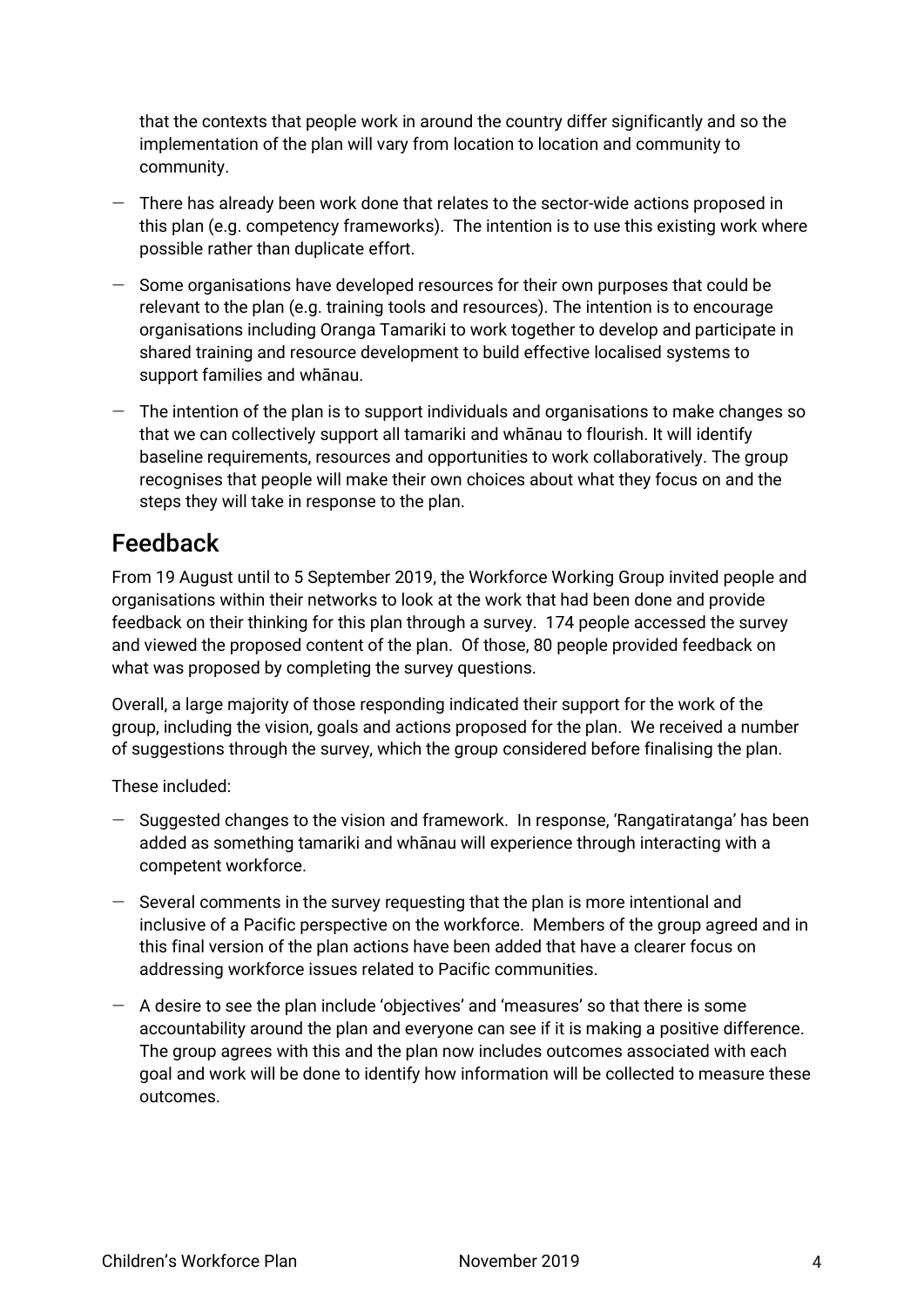## Implementation

- Staff within the Partnering for Outcomes group within Oranga Tamariki will continue to co-ordinate activities associated with the plan and support it to progress.
- Oranga Tamariki will provide resourcing to progress some of the actions where necessary.
- The Workforce Working Group will continue to have an oversight role while the plan is implemented. This will involve the members receiving updates on progress and addressing any issues relating to the implementation of the plan as they arise.
- $-$  A roopu Maori will be formed out of the current Workforce Working Group to ensure Te Ao Māori perspectives are incorporated into the implementation of the plan.
- $-$  Technical working groups will be set up to support the implementation of actions within the plan. These groups will be made up of people with the necessary experience and expertise to help ensure the actions achieve the intended results. They may include experise to help ensure the actions achieve the intended results. They may include<br>people from the Workforce Working Group and people that have not been involved on that group.  $8\,$  that group. This is a set of the goals of the goals, we have the goals, we have the goals, we have the goals,  $\alpha$  $8L$  that group. The group  $\mathcal{M}$  and  $\mathcal{M}$  and  $\mathcal{M}$  and  $\mathcal{M}$  and  $\mathcal{M}$  and  $\mathcal{M}$  and  $\mathcal{M}$  and  $\mathcal{M}$  and  $\mathcal{M}$  and  $\mathcal{M}$  and  $\mathcal{M}$  and  $\mathcal{M}$  and  $\mathcal{M}$  and  $\mathcal{M}$  and  $\mathcal{M}$  and  $8.02\pm0.05$  that grou
	- During the implementation of the plan, Oranga Tamariki and working group members will collaborate with other organisations that are looking to address workforce issues. This includes; Careerforce, which is progressing actions related to the whanau, community and social services (Kaimanaaki) workforce, and the Joint Venture, which is looking to address workforce capability issues related to whānau, family and sexual violence. It also includes working with those at a local and regional level that are already working to address workforce issues.  $\mathbb{R}$  and  $\mathbb{R}$  is the state of  $\mathbb{R}$ .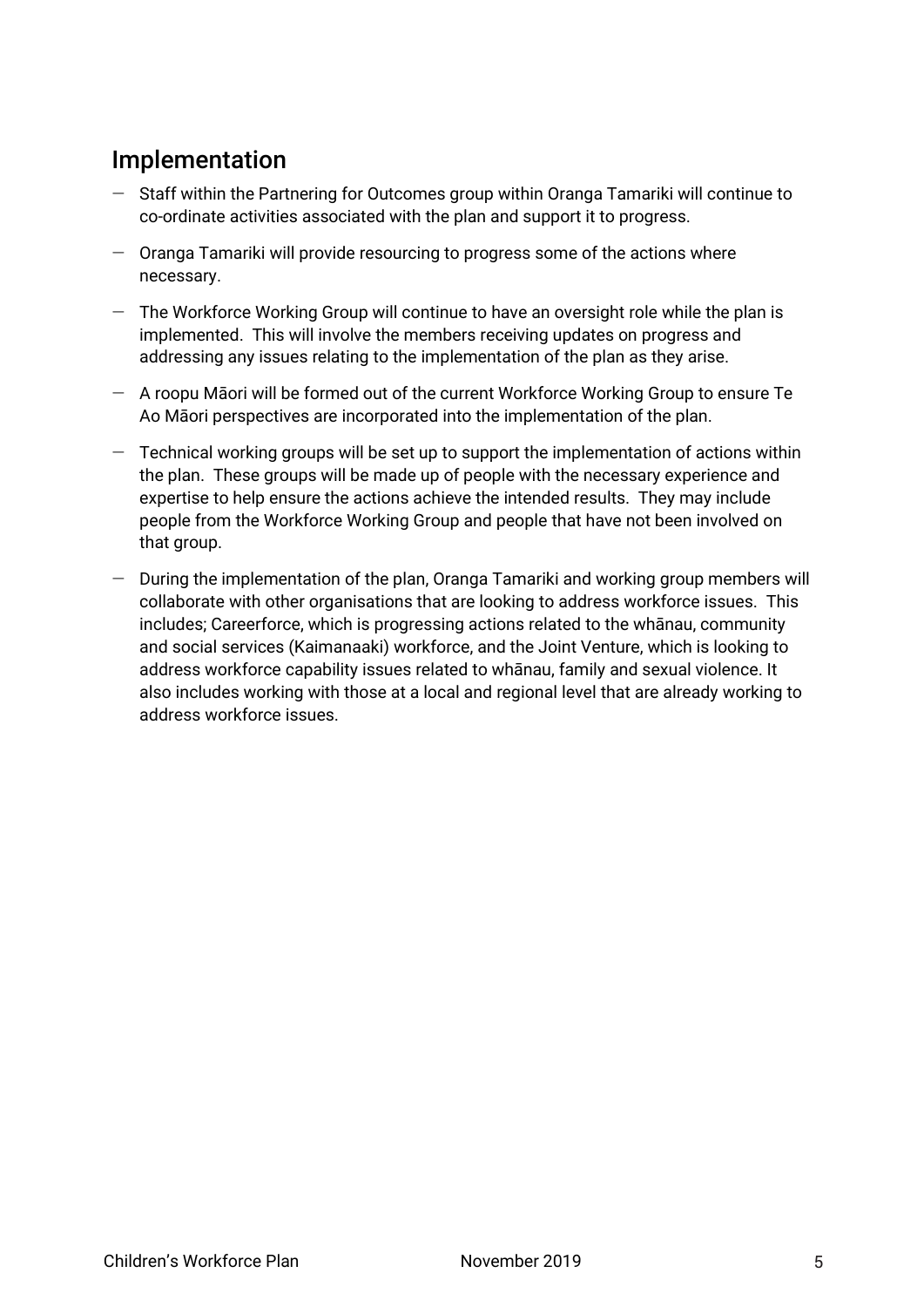

## Vision and purpose

A children's workforce that enables tamariki and whanau to flourish

The purpose of the plan is to restore the mauri of the children's workforce as a whole so that, as a result of their cultural competency, expertise and attitude, tamariki and whanau experience:

- Whānaungatanga: *relationship, kinship, sense of family*
- Kaitiakitanga: nurturing, protection, guardianship EFRICATIONS CONTINUITY STATES IN TERRITORY IN TERRITORY IN TERRITORY IN TERRITORY IN TERRITORY IN TERRITORY IN<br>External of the goals, the goals, the goals, the goals, the goals in the goals in the goals. The goals in the g
	- $-$  Whakapapa: connection to kinship relationships
	- Manaakitanga: *kindness, generosity, support* 
		- $-$  Rangatiratanga: self-determination, self-management

# $\bf{G}$ oals $\bf{G}$

The goals in the plan are focussed on those areas that will make the biggest contribution to achieving the shared vision. The four goals are: which is a step who is a step who is a step who is a step who - Organisations have the resources needed to develop and maintain a competent workforce - Organisations have the resources needed to develop and maintain a competent workforce

- *1.* Mauri tangata The right level of funding for the workforce This goal recognises that organisations need to be funded at a level that enables them to attract, retain and develop their staff. claims gournees contributed when we we made the foundation in TE IN THE TERM OF THE CONTROL OF A TEXT  $\frac{1}{2}$  the strength  $\frac{1}{2}$  such that *Mai* Shabico This meet uses we is as the them existing in the d claims and contribute where where we have a contribute where  $\frac{1}{2}$ THREE THAT DIGAINDRED TO THE TEXT TO THE PSA\*, SSPA, Barnardos, Stand Tu Tanada at a foreit that one
	- 2. Mauri ngākau People with the Māori cultural competency needed This is a priority because people working in our sector need to be able to work appropriately and effectively with tamariki and whānau Māori. Contribute information to the in tamanki and whana Contribute information to the nd effectively with tan WWG members
- 3. Mauri tikanga People with the skills, values and attitudes needed The actions in this goal will result in resources and opportunities to support the development of the children's workforce.  $w_{\rm s}$  is the funding in relation in  $\frac{1}{2}$ on wages, funding arrangements members, Oranga Tamariki  $\mathsf{T}_{\mathsf{PQ}}$ on wages, funding arrangements members, Oranga Tamariki
- 4. Mauri tau The required workforce mix, where it's needed This goal involves actions that can be taken at a regional level to collectively address workforce issues, especially workforce supply issues.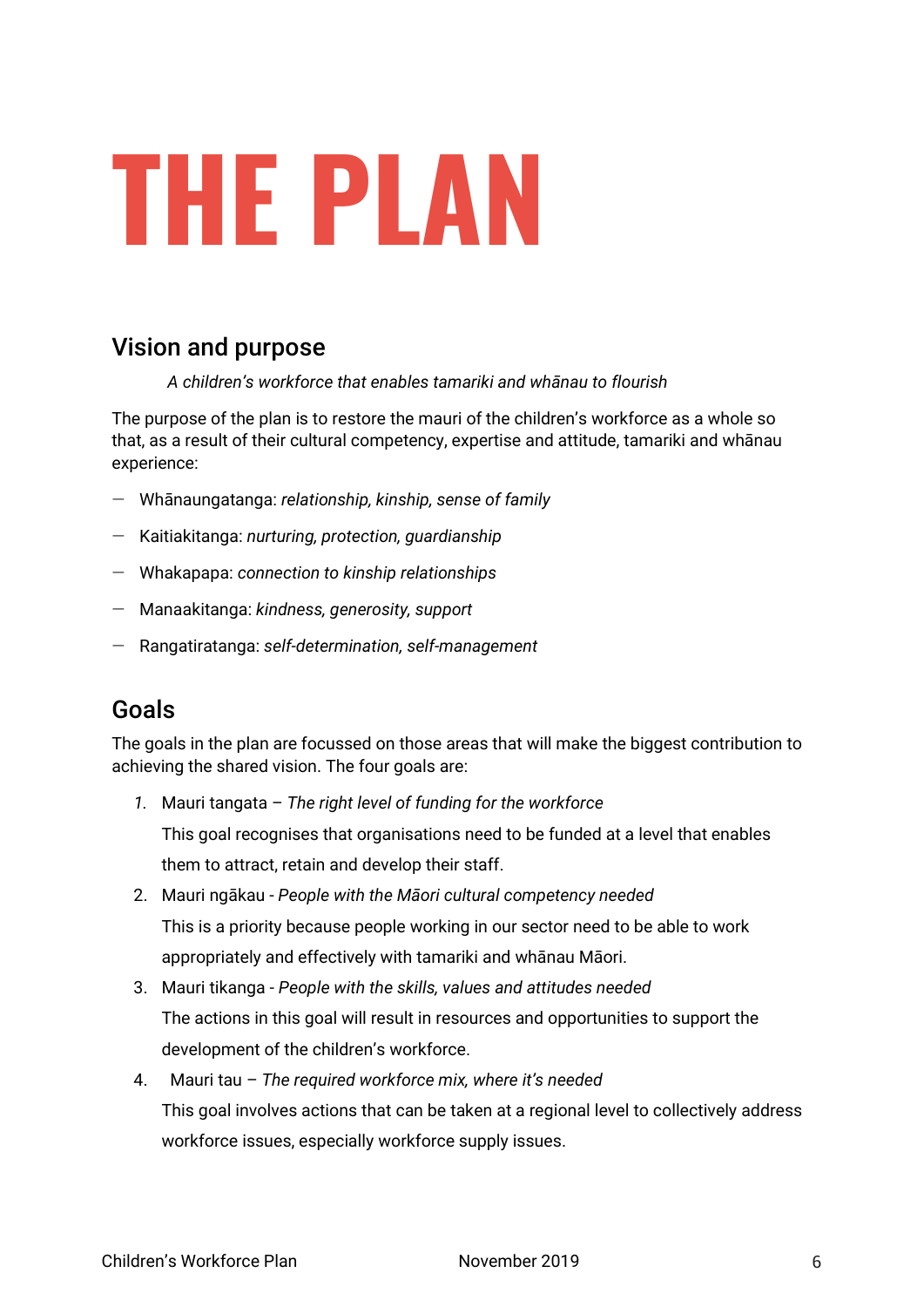The plan's vision and goals are represented in the following diagram:<br>

#### **Vision: A children's workforce that enables tamariki and whānau to flourish** ERHEDRED IN **Vision: A childr**

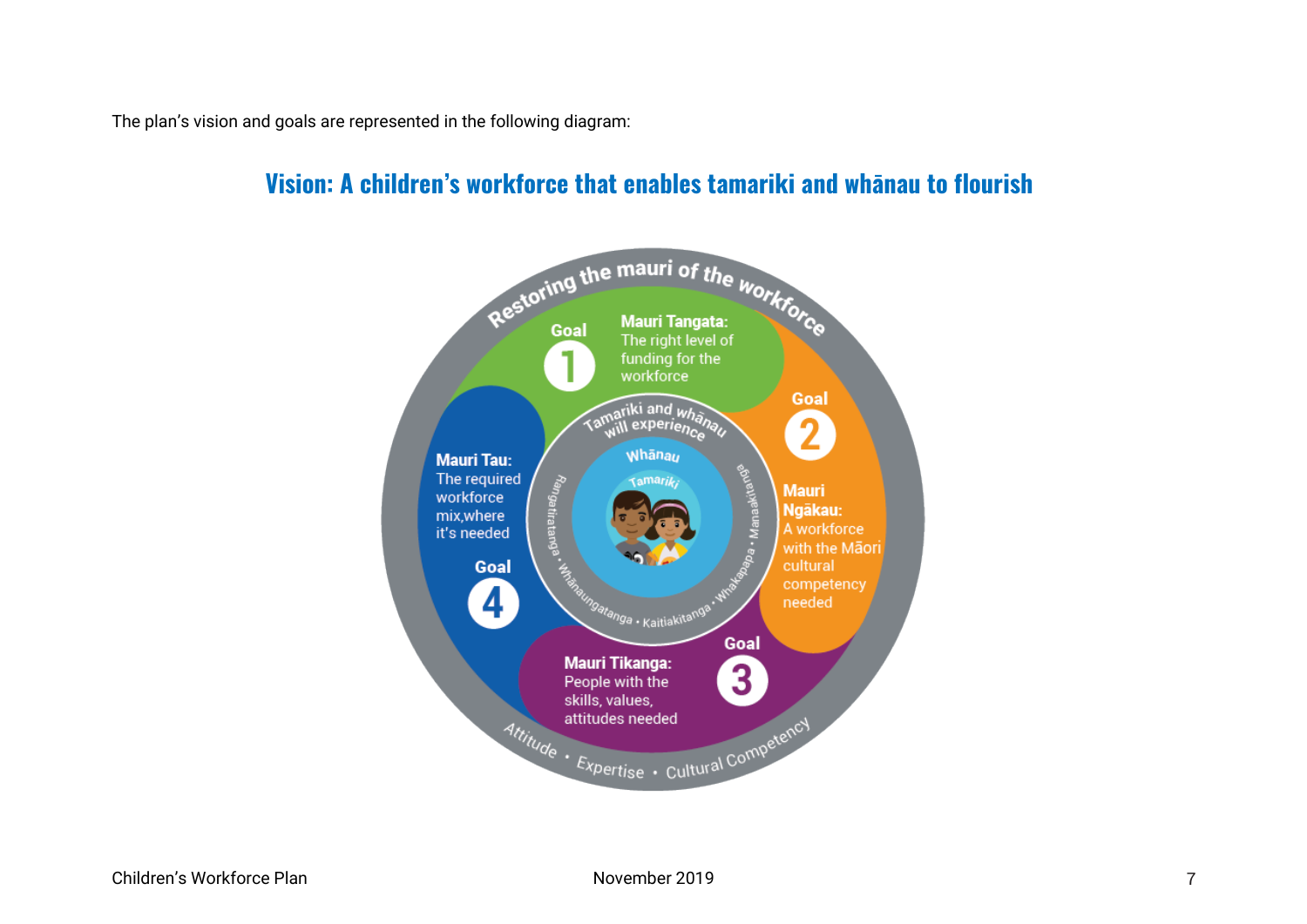### Actions and outcomes

The following tables provide information on; the outcomes the goals are trying to achieve, the actions that will be taken to achieve the goals, and how the actions will be progressed.

Goal 1: Mauri tangata – The right level of funding for the workforce

- Pay is not the main driver for staff movements
- Organisations have the resources needed to develop and maintain a competent workforce

| Actions                                                                                                                 | <b>Steps</b>                                                                                                                                                                     | Who $(* =$ Lead)                                                                                     | <b>Milestones</b>                                                                                                             |
|-------------------------------------------------------------------------------------------------------------------------|----------------------------------------------------------------------------------------------------------------------------------------------------------------------------------|------------------------------------------------------------------------------------------------------|-------------------------------------------------------------------------------------------------------------------------------|
| Remain updated on the pay equity<br>claims and contribute where<br>possible                                             | WWG members involved in the<br>pay equity claims provide regular<br>updates on progress<br>Contribute information to the<br>process as requested                                 | PSA*, SSPA, Barnardos, Stand Tu<br>Maia, Ngapuhi Iwi Social<br><b>Services</b><br><b>WWG members</b> | N/A                                                                                                                           |
| Explore options to address<br>workforce funding issues in relation<br>to Te Tiriti o Waitangi with Māori<br>and Pacific | Gather data currently available<br>on wages, funding arrangements<br>and differences in service<br>delivery models<br>Understand the competencies,<br>skills and other workforce | Technical working group<br>members, Oranga Tamariki<br>(Partnering for Outcomes*)                    | Dec. 2019 - scope and approach<br>agreed<br>Mar. 2020 - analysis completed<br>Jun. 2020 - exploration of<br>options completed |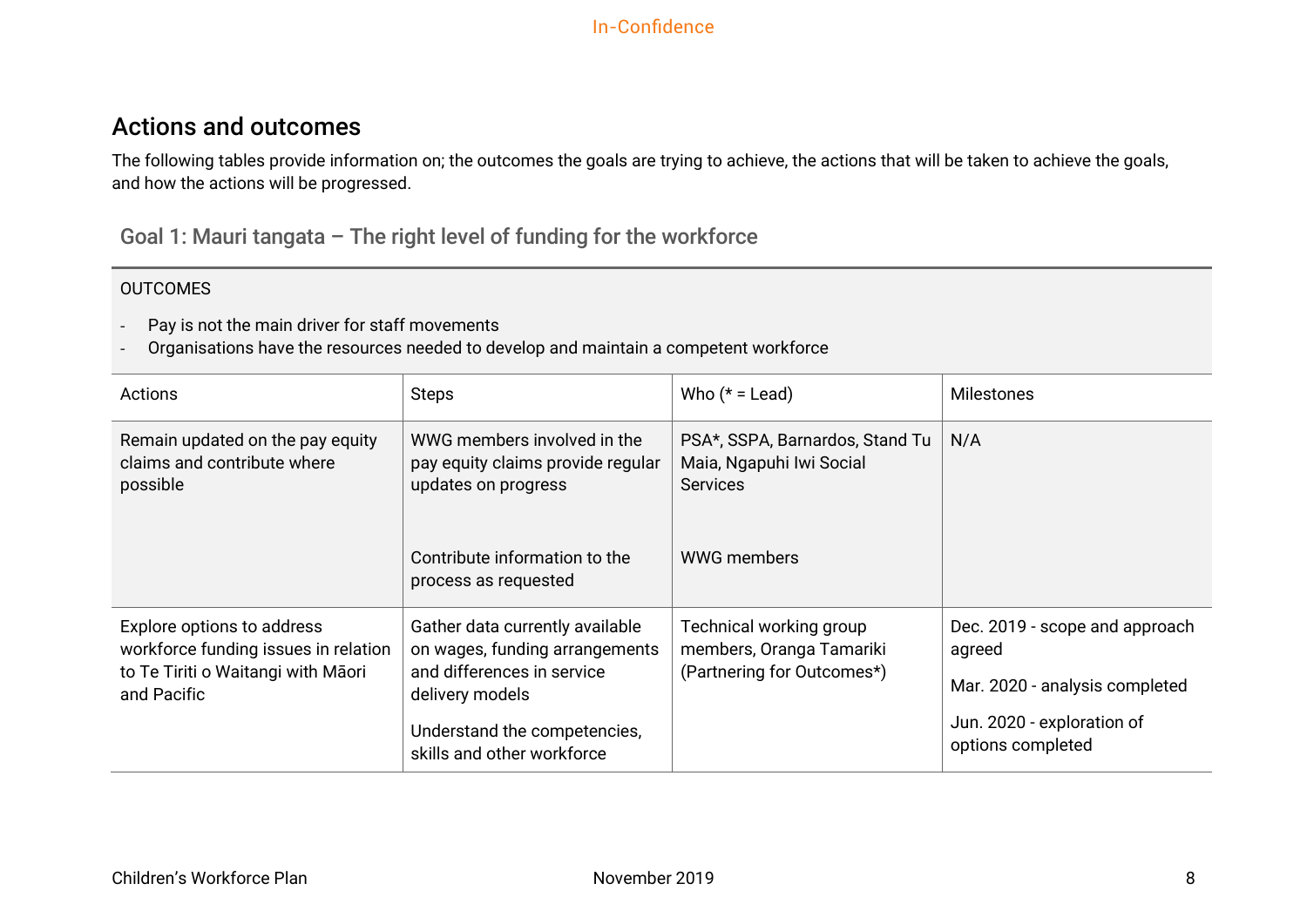|                                                                                         | elements associated with Māori<br>and Pacific models of delivery<br>Assess whether the workforce<br>elements of Maori and Pacific<br>models of delivery are funded<br>less, relative to other delivery<br>models<br>Identify any funding changes that<br>would be needed to recognise<br>the workforce elements of Māori<br>and Pacific models and fund<br>them appropriately |                                                                                                                               |
|-----------------------------------------------------------------------------------------|-------------------------------------------------------------------------------------------------------------------------------------------------------------------------------------------------------------------------------------------------------------------------------------------------------------------------------------------------------------------------------|-------------------------------------------------------------------------------------------------------------------------------|
| Explore options to address funding<br>issues that impact on the<br>employment landscape | Utilise data currently available on<br>wages and funding models<br>alongside other reports (e.g.<br>SSPA's funding gap report) to<br>determine the impact of funding<br>on the employment landscape<br>Identify the type of funding<br>changes that would be needed to<br>address the issues identified                                                                       | Dec. 2019 - scope and approach<br>agreed<br>Mar. 2020 - analysis completed<br>Jun. 2020 - exploration of<br>options completed |
| Explore options to address funding<br>issues that impact on the<br>employment landscape | Provide report on the above work<br>to the Minister for Children                                                                                                                                                                                                                                                                                                              | N/A                                                                                                                           |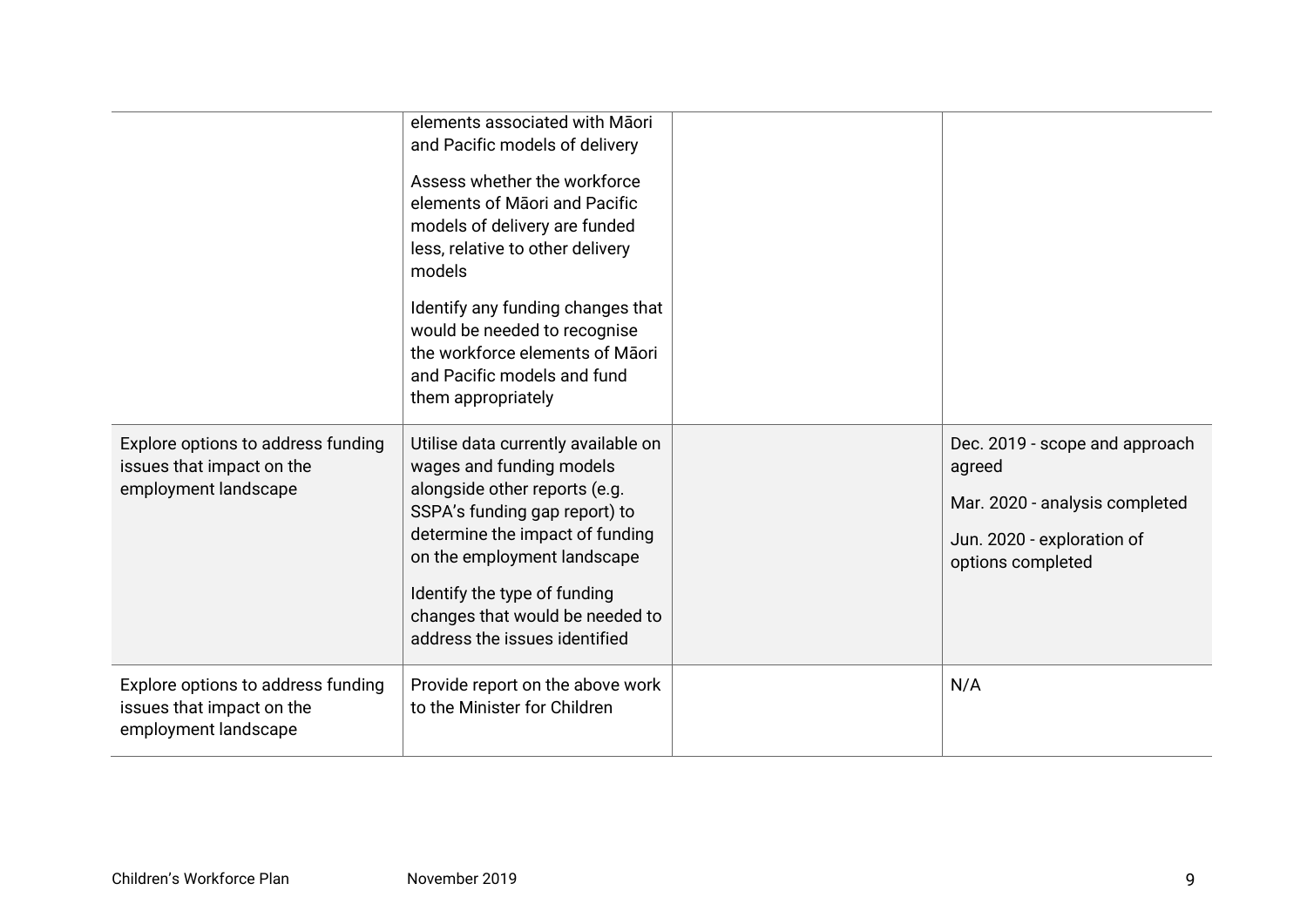# Goal 2: Mauri ngākau - A workforce with the Māori cultural competency needed

- Tamariki & whānau Māori say services are meeting their cultural needs.
- **Services have regard to mana tamaiti (tamariki), whakapapa and whanaungatanga.**

| Actions                                                                                           | Steps                                                                                                                                                                       | Who $(* =$ Lead)                                                                                                 | <b>Milestones</b>                                    |
|---------------------------------------------------------------------------------------------------|-----------------------------------------------------------------------------------------------------------------------------------------------------------------------------|------------------------------------------------------------------------------------------------------------------|------------------------------------------------------|
| Enable organisations and the<br>workforce to develop the required<br>level of cultural competency | Share existing resources that<br>support individuals and<br>organisations to develop a<br>baseline level of Maori cultural<br>competency                                    | SSPA*, NZCCSS*, te roopu Māori,<br>Oranga Tamariki (Partnering for<br><b>Outcomes and Corporate</b><br>Services) | Nov. 2019 - decision on SSPA<br>and NZCCSS proposal  |
|                                                                                                   |                                                                                                                                                                             |                                                                                                                  | Mar. 2020 - existing resources<br>shared             |
|                                                                                                   | Identify case studies and good<br>practice in different sectors and<br>share these with the sector                                                                          |                                                                                                                  | Jun. 2020 - training and further<br>resources shared |
|                                                                                                   | Identify and make available<br>training opportunities and other<br>resources that support<br>organisations and the workforce<br>to develop and maintain their<br>competency |                                                                                                                  |                                                      |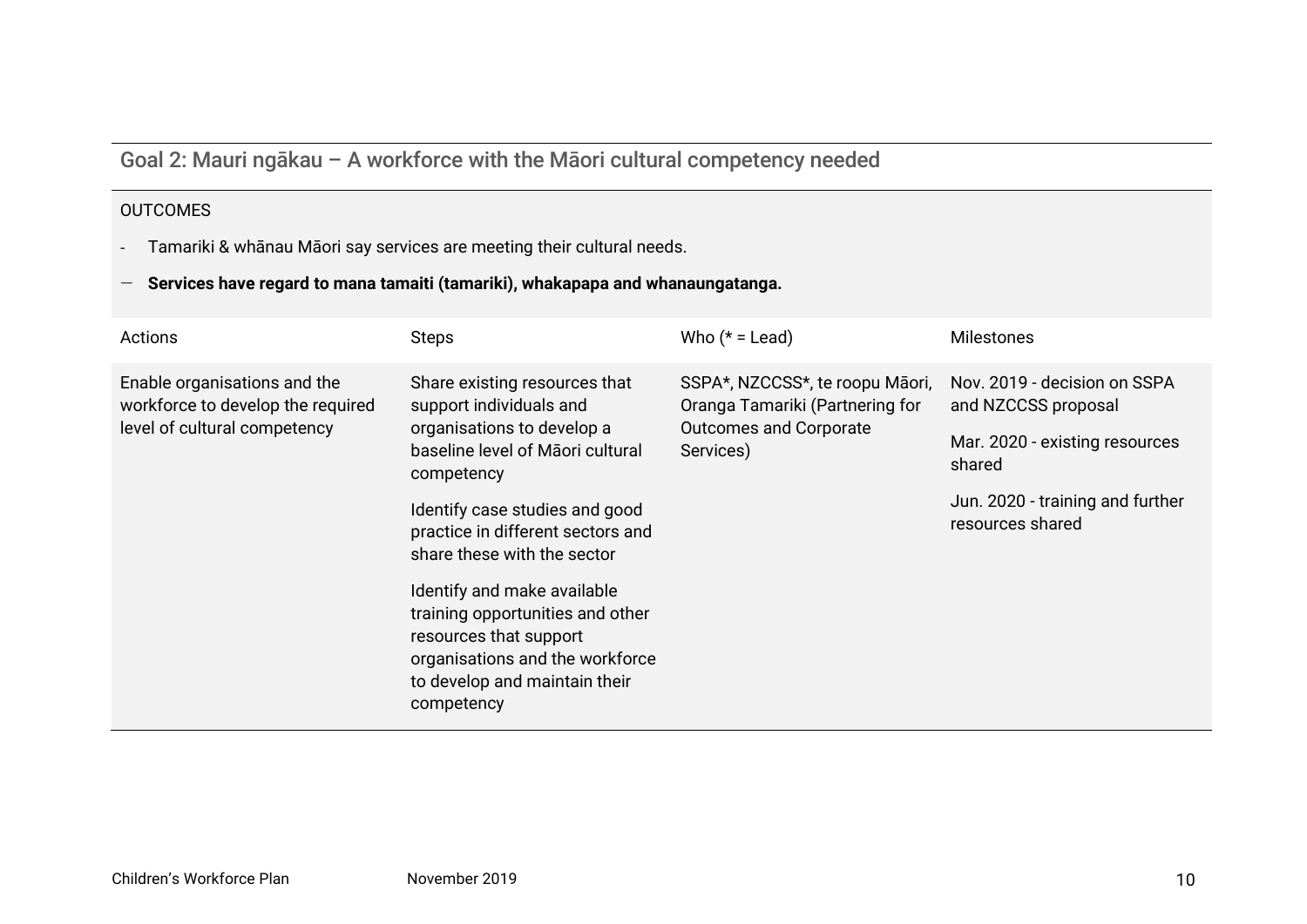| Integrate cultural competency<br>requirements across the system | Work with accreditation and<br>professional bodies to align<br>Māori cultural competency<br>requirements.<br>Work to align accreditation<br>mechanisms and ensure<br>assessment processes are<br>appropriate (including<br>assessors) | Oranga Tamariki (Office of the<br>Chief Social Worker* and<br>Partnering for Outcomes), Social<br>Service Accreditation, Social<br>Worker Registration Board,<br>Ministry of Social Development | Mar. 2019 - discussions to align<br>requirements and processes<br>completed<br>Jun. 2020 - steps required to<br>support integration identified and<br>in progress |
|-----------------------------------------------------------------|---------------------------------------------------------------------------------------------------------------------------------------------------------------------------------------------------------------------------------------|-------------------------------------------------------------------------------------------------------------------------------------------------------------------------------------------------|-------------------------------------------------------------------------------------------------------------------------------------------------------------------|
|-----------------------------------------------------------------|---------------------------------------------------------------------------------------------------------------------------------------------------------------------------------------------------------------------------------------|-------------------------------------------------------------------------------------------------------------------------------------------------------------------------------------------------|-------------------------------------------------------------------------------------------------------------------------------------------------------------------|

Goal 3: Mauri tikanga - People with the skills, values and attitudes needed

- The skills and attitudes required for roles within the workforce are clear and people can access the training and support they need to develop them.
- Users say services are meeting their cultural needs.
- Development pathways across the sector are visible and people are supported to progress.

| Actions                                                                                      | <b>Steps</b>                                                                                                                                              | Who $(* =$ Lead)                                                                                                              | Milestones                                                                  |
|----------------------------------------------------------------------------------------------|-----------------------------------------------------------------------------------------------------------------------------------------------------------|-------------------------------------------------------------------------------------------------------------------------------|-----------------------------------------------------------------------------|
| Develop a baseline competency<br>framework that is available to those<br>that wish to use it | Review and consolidate relevant<br>competency frameworks<br>Develop and share an agreed<br>baseline competency framework<br>for those that wish to use it | Technical working group<br>members, Oranga Tamariki<br>(Office of the Chief Social<br>Worker* and Partnering for<br>Outcomes) | Mar. 2020 - baseline competency<br>framework agreed and resources<br>shared |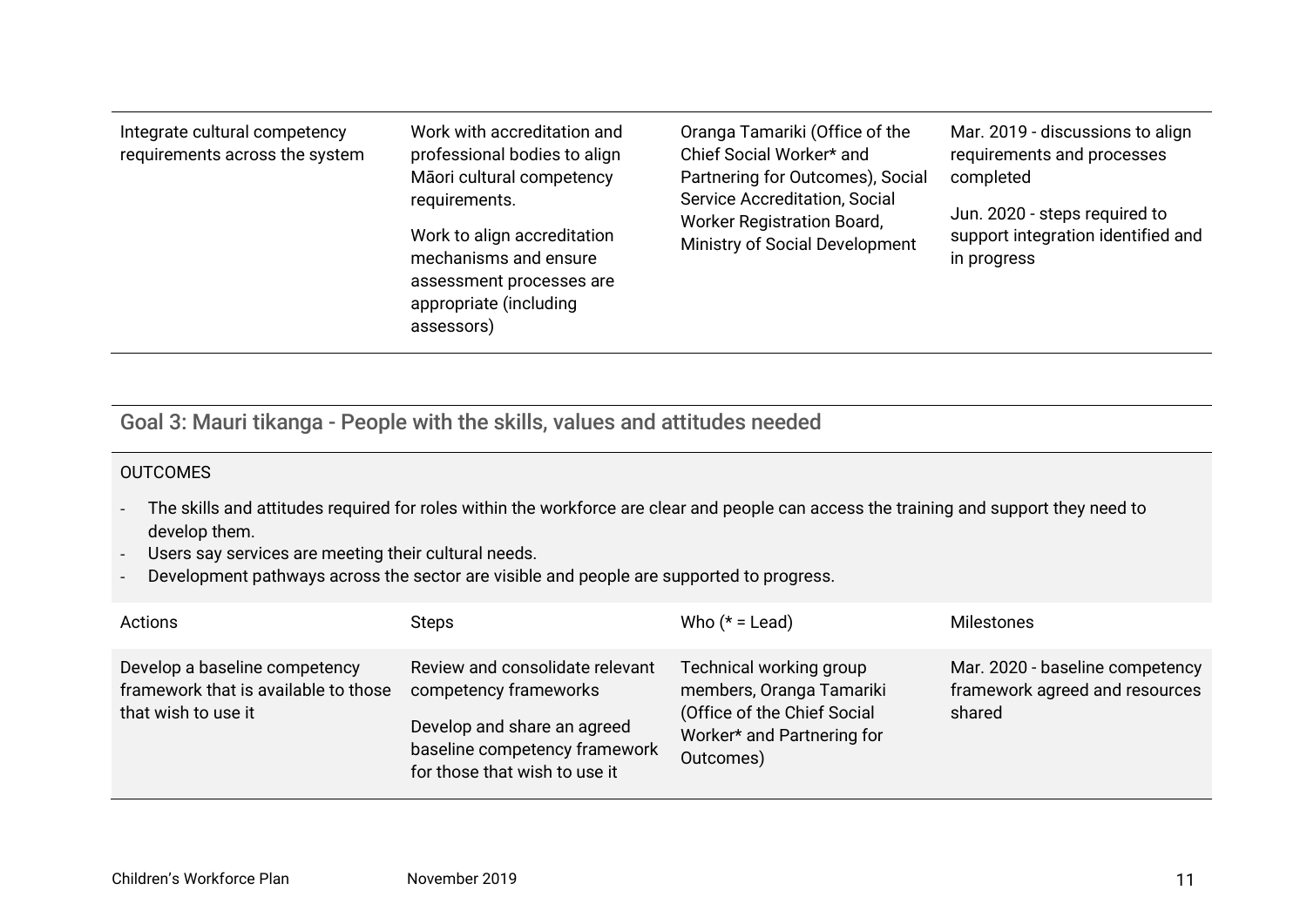|                                                                                       | Gather together and share other<br>resources (e.g. practice material,<br>assessment tools) that support<br>organisations and individuals to<br>maintain a baseline level of<br>competency                                                                    |                                                                                                             |                                                                                                                    |
|---------------------------------------------------------------------------------------|--------------------------------------------------------------------------------------------------------------------------------------------------------------------------------------------------------------------------------------------------------------|-------------------------------------------------------------------------------------------------------------|--------------------------------------------------------------------------------------------------------------------|
| Develop a cultural competency<br>framework for Pacific and other<br>population groups | Gather together and share<br>existing resources that support<br>individuals and organisations to<br>develop a baseline level of<br>cultural competency<br>Identify case studies and good<br>practice in different sectors and<br>share these with the sector | Technical working group<br>members, Oranga Tamariki<br>(Corporate Services* and<br>Partnering for Outcomes) | Mar. 2020 - baseline competency<br>framework agreed and resources<br>shared                                        |
| Establish a shared learning and<br>development platform /<br>programmes               | Identify the scope and need for a<br>shared platform / programmes<br>Identify the range of content to<br>be made available through the<br>platform<br>Investigate options to address<br>the agreed scope and needs                                           | Working group members, Oranga<br>Tamariki Corporate Services*<br>and Partnering for Outcomes)               | Dec. 2019 - scope and need<br>agreed<br>Mar. 2020 - analysis of options<br>completed<br>Jun. 2020 - decisions made |
| Develop collaborative career<br>pathways across the children's<br>workforce           | Investigate the development of a<br>shared student (teina) work<br>placement programme                                                                                                                                                                       | Working group members, Oranga<br>Tamariki (Corporate Services*<br>and Partnering for Outcomes)              | Mar. 2020 - options identified<br>Jun. 2020 - decisions made                                                       |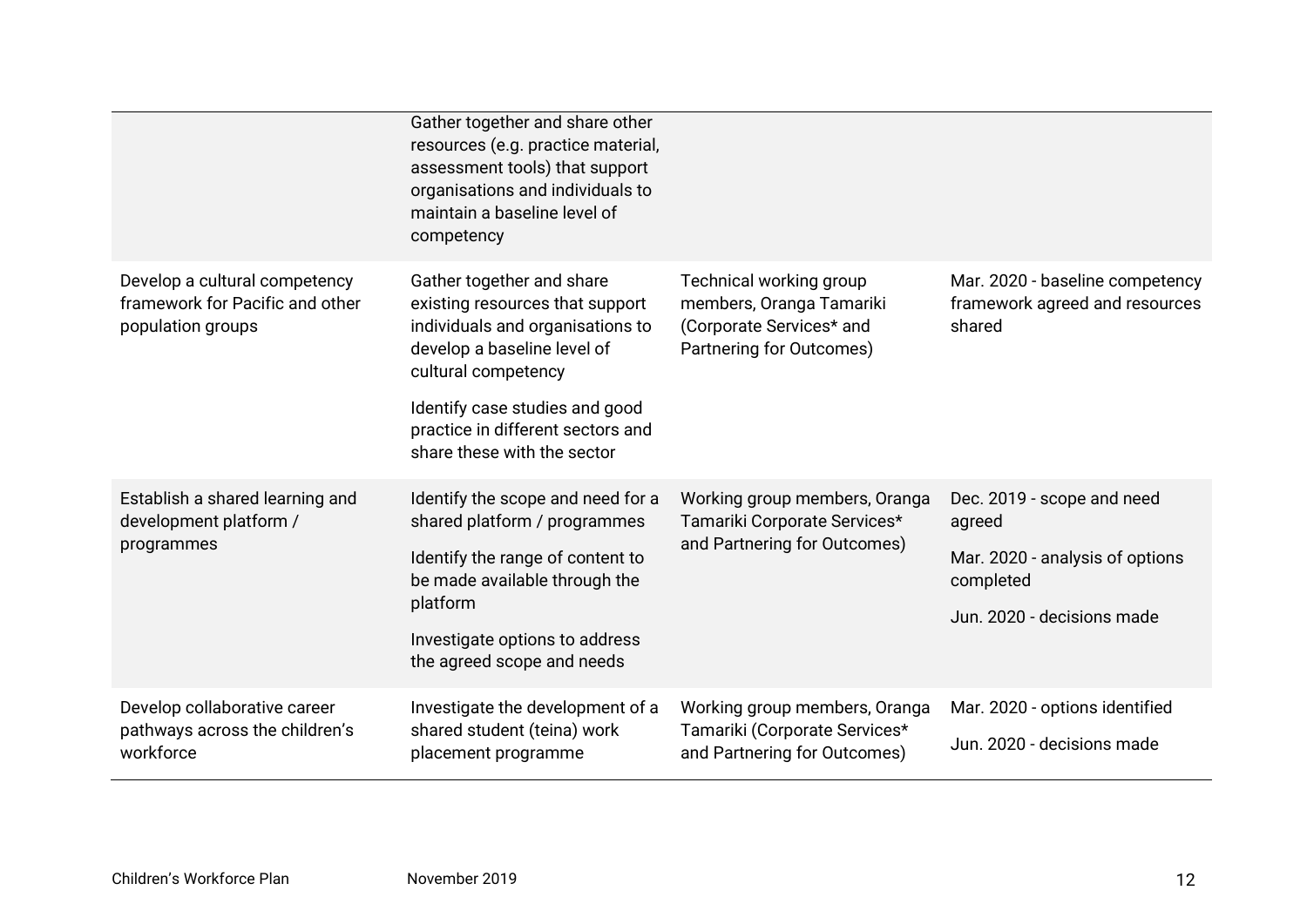Investigate a shared leadership development programme, which may include secondments

Goal 4: Mauri tau – The required workforce mix, where it's needed

- Regional / local organisations are working collaboratively to identify and address workforce needs on an on-going basis.
- Organisations have the staff they need to provide the services needed by their communities.

| Actions                                                                                                                   | <b>Steps</b>                                                                                                                                                                                                                                                                                                                                                                                            | Who $(* =$ Lead)                                                                                | <b>Milestones</b>                            |
|---------------------------------------------------------------------------------------------------------------------------|---------------------------------------------------------------------------------------------------------------------------------------------------------------------------------------------------------------------------------------------------------------------------------------------------------------------------------------------------------------------------------------------------------|-------------------------------------------------------------------------------------------------|----------------------------------------------|
| Develop a picture of the full range<br>of skills and people needed, and<br>available, to implement the<br>operating model | Provide information available at<br>a national level on projected<br>levels of needs for services and<br>roles into the future<br>Bring this together at a regional /<br>local level with our collective<br>insights on workforce needs (i.e.<br>recruitment needs and trends,<br>plus training and development<br>needs)<br>Form a shared picture of<br>workforce needs at a regional /<br>local level | Local / regional partners, Oranga<br>Tamariki (Partnering for<br>Outcomes*, Corporate Services) | Mar. 2020 - picture developed by<br>locality |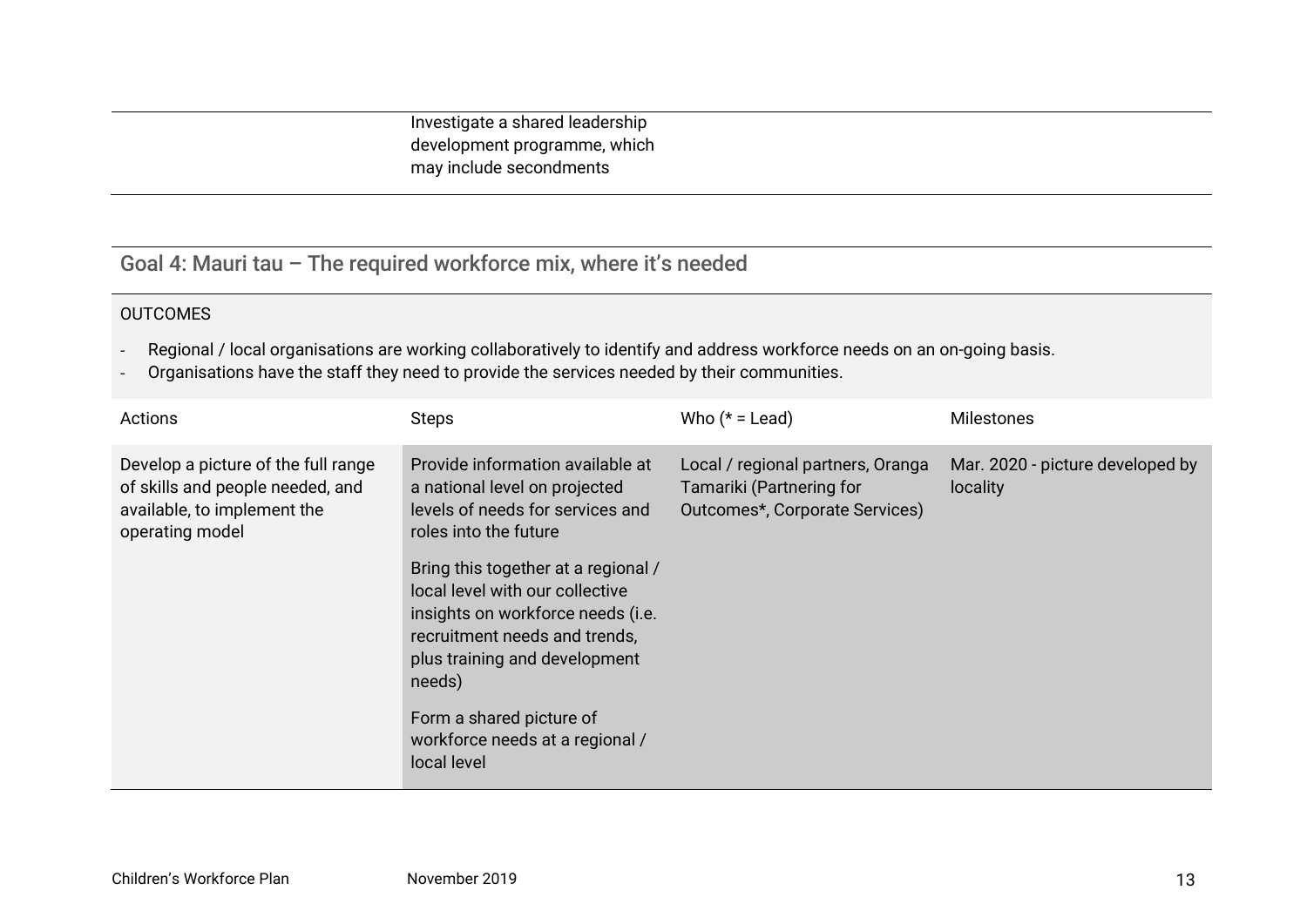| Support the supply of appropriately<br>skilled people, where they are<br>needed | Identify and engage partners<br>(e.g. tertiary training providers,<br>lwi)                                                                         | Local / regional partners, Oranga<br>Tamariki (Partnering for<br>Outcomes*, Corporate Services) | Jun. 2020 - approaches agreed<br>by locality and underway |
|---------------------------------------------------------------------------------|----------------------------------------------------------------------------------------------------------------------------------------------------|-------------------------------------------------------------------------------------------------|-----------------------------------------------------------|
|                                                                                 | Explores shared approaches to<br>attracting and developing people<br>to address gaps, which includes<br>exploring new and disruptive<br>approaches |                                                                                                 |                                                           |
|                                                                                 | Agree and implement shared<br>approaches                                                                                                           |                                                                                                 |                                                           |
| Build and maintain a regional/local<br>'balanced workforce'                     | Within each locality, identify or<br>establish a forum / mechanism                                                                                 | Local / regional partners, Oranga<br>Tamariki (Partnering for<br>Outcomes*)                     | Mar. 2020 - forum or mechanism<br>agreed by locality      |
|                                                                                 | to maintain oversight of shared<br>recruitment and workforce<br>development activities                                                             |                                                                                                 | Jun. 2020 - mechanism is<br>operating                     |
|                                                                                 | Include aligned sectors (e.g.<br>health) and organisations as<br>appropriate                                                                       |                                                                                                 |                                                           |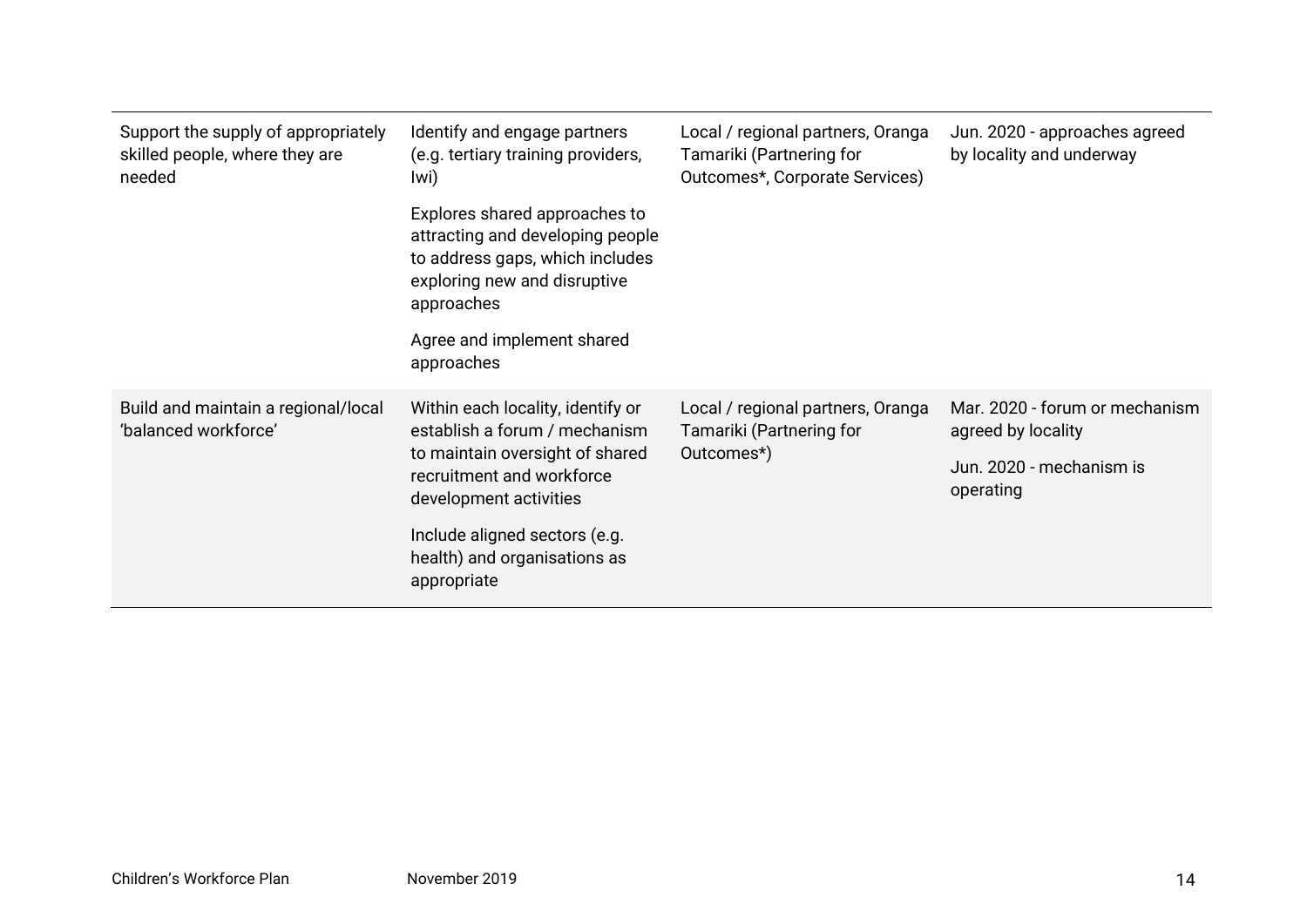# **APPENDIX 1**

# Membership of the Workforce Working Group

As at 31 July 2019

| <b>Name / Position</b>                                                         | <b>Organisation</b>                                        |
|--------------------------------------------------------------------------------|------------------------------------------------------------|
| Celia Patrick (Co Chair)<br>Deputy Chief Executive, Partnering<br>for Outcomes | Oranga Tamariki                                            |
| Dee-Ann Wolferstan (Co Chair)<br>Kaihautu / Chief Executive                    | Te Iwi o Ngati Kahu Trust and Te Whare Ruruhau             |
| Dr. Ang Jury<br><b>Chief Executive</b>                                         | National Collective of Independent Women's Refuges<br>Inc. |
| <b>Brenda Pilott</b><br><b>National Manager</b>                                | Social Services Providers Aotearoa                         |
| <b>Chrissie Hape</b><br>Kaiwhakahaere Matua                                    | Ngāti Kahungunu lwi Incorporated                           |
| Don Irwin<br><b>Chief Executive Officer</b>                                    | The Open Home Foundation of NZ Inc                         |
| Dr. Fiona Inkpen<br><b>Chief Executive Officer</b>                             | Stand Tū Māia                                              |
| <b>Helen Leahy</b><br>Pouarahi / CEO                                           | Te Pūtahitanga o Te Waipounamu                             |
| Judy Matai'a<br><b>Chief Executive Officer</b>                                 | Anglican Trust for Women and Children                      |
| Jayne Macfarlane<br><b>Sector National Organiser</b>                           | NZ Public Service Association                              |
| Liz Marsden<br><b>General Manager</b>                                          | Ngāpuhi Iwi Social Services                                |
| <b>Marion Heeney</b><br>Chief Executive / Kaiwhakahaere                        | <b>Youth Horizons Trust</b>                                |